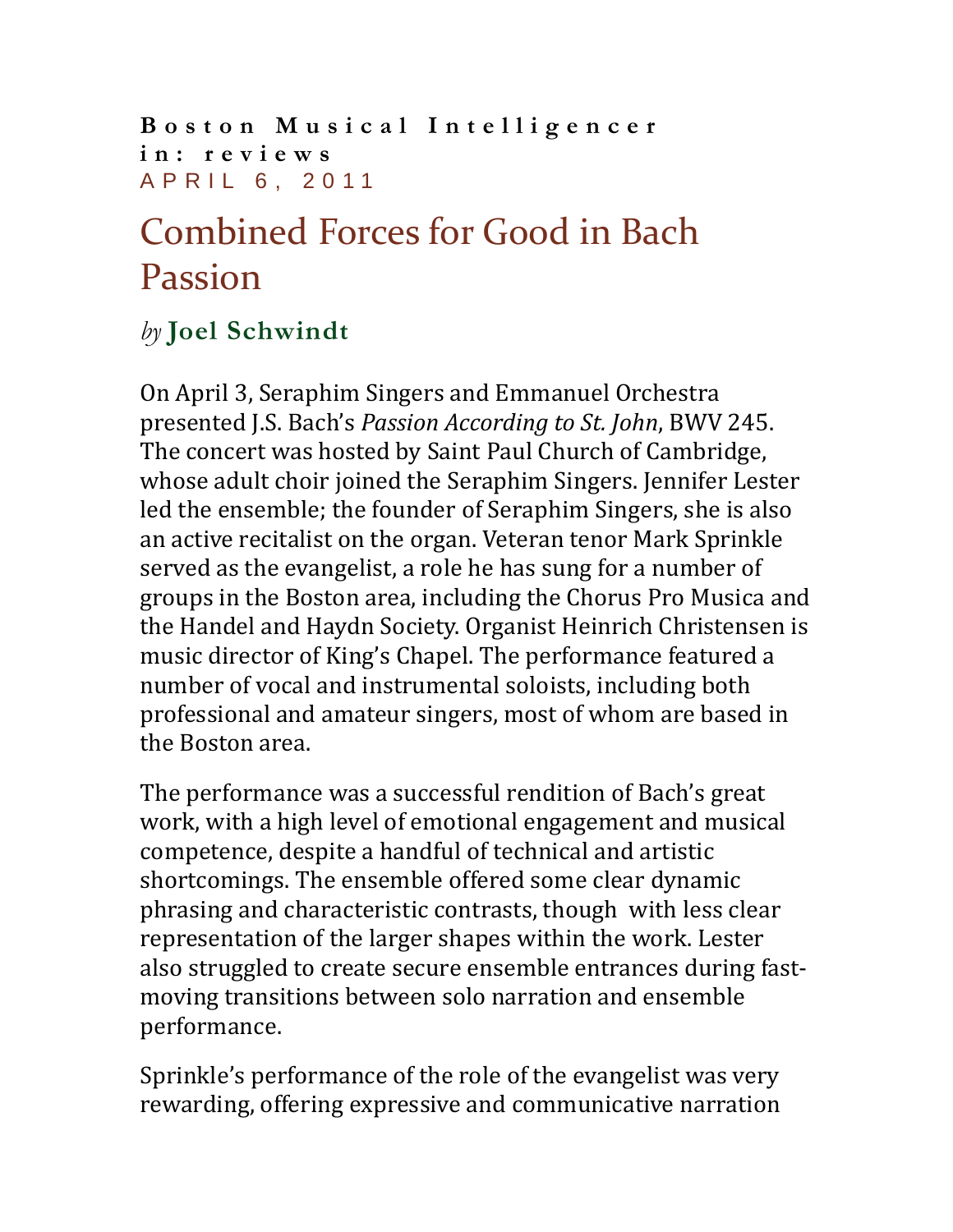and impressive familiarity with the expansive role. Jesus was sung by chorus member Michael Olbash, whose warm sound supported a dramatic rendition of the role that was quite moving. Pilate was also sung by a member of the chorus, Taras Lescheshin; although his performance was charged with a great deal of dramatic power, the vocal style occasionally tended toward the strident. The members of the Emmanuel Orchestra, as soloists and as members of the ensemble, gave an expressive and elegant performance, with only a small number of technical issues.

In general, the singers performed the choruses of the first half of the program with technical efficiency and appropriate variations of character and dynamics as well as a clear understanding of the events which they were portraying (that is, Jesus's arrest in the garden of Gethsemane, followed by Peter's denial). The first half also featured a number of vocal and instrumental solos; outstanding among the vocalists was soprano Kelly Hopkins, whose rendition of "Ich folge dir/I follow you" (a proclamation of the believer's faithfulness) displayed not only her vocal power and agility, but also an impressive amount of endurance, as she skillfully navigated Bach's long-breathed vocal lines. Among the instrumental soloists, oboists Barbara LaFitte and Jane Harrison offered a delightfully elegant duet in support of the aria "Von den Stricken meiner Süden/To untie me from sins" (a song expressing hope for salvation). I was particularly grateful that, in closing the first half of the program, Lester did not invite applause, but left the stage (and the drama) with respectful silence.

In the second half of the program (Jesus' trial and crucifixion), the Seraphim Singers took the prominent role; the adult choir of Saint Paul Church performed only the chorales, though it did join the Seraphim singers for the final chorus. As the intensity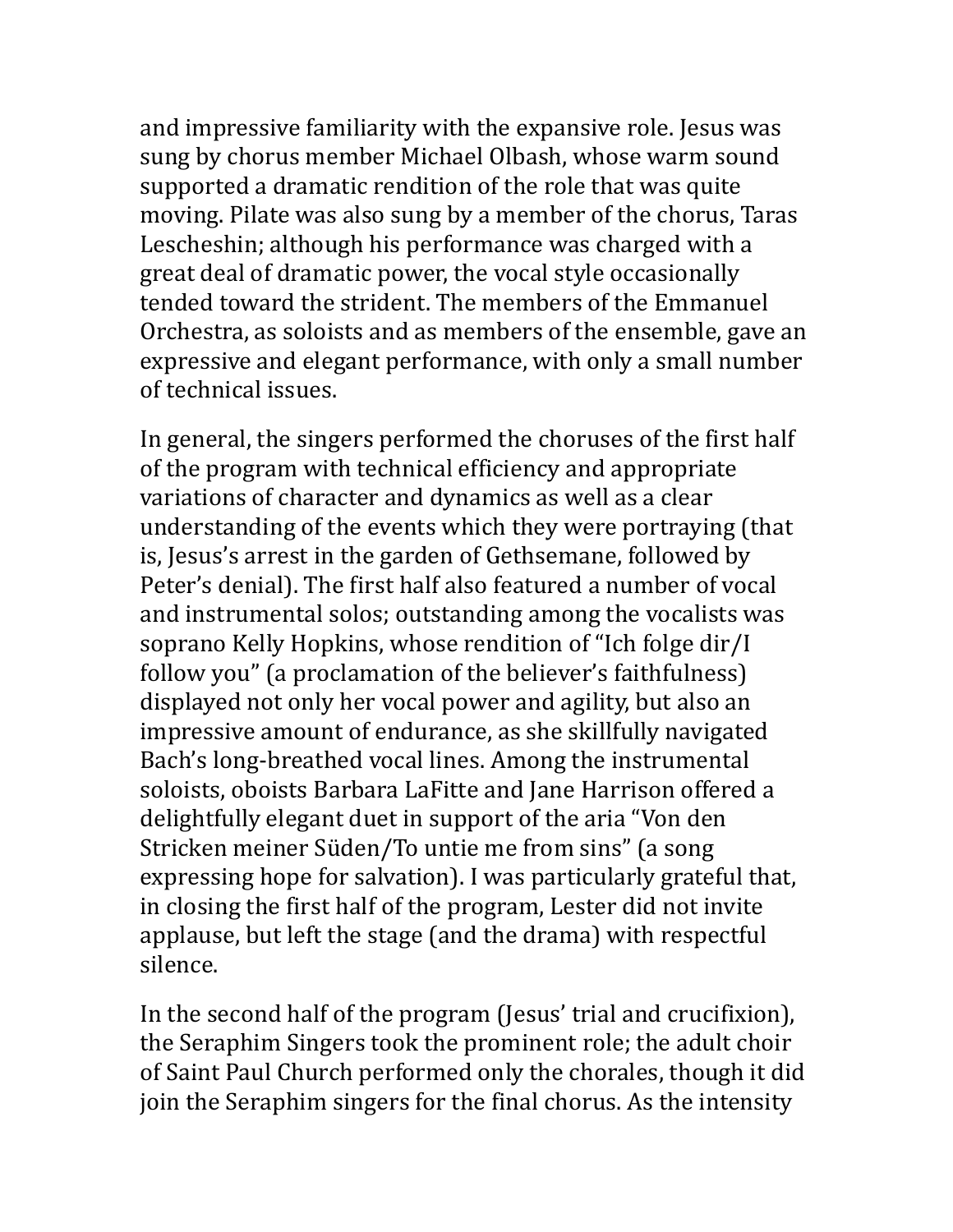of the drama increased during Jesus' trial, the chorus depicted this rise in agitation with a rise in energy and intensity (in this section of the passion narrative, the chorus represents the Jewish authorities and people who were seeking Jesus' execution), though their dynamic range became more limited, generally moving only between mezzoforte and fortissimo. The group returned to its broader expressive palate with an impressive display of dynamic contrast in the aria and chorus, "Eilt, ihr angefochtnen Seele/Hurry, you tempted souls" (a call to Golgotha to receive salvation).

Similar to the end of the first half of the program, the group provided very dramatic impact with a long silence following the narration of Jesus' death. The aria which immediately follows, "Es ist vollbracht/It is finished" (a promise of hope in the darkest night), featured mezzo-soprano soloist Teri Kowiak, whose warm sound supported her strong contrasts of character between the aria's mournful and triumphant sections, offering a true dramatic reading of the text. Viol da gamba player Laura Jeppesen's accompaniment in this selection was light and effective. Exceptional among the instrumentalists in the second half of the program were violinists Danielle Maddon and Lena Wong in their obbligato duet in the arias "Betrachte, meine Seel/Contemplate, my soul" and "Erwäge, wie sein blutgefärbter Rücken" (both texts which contemplate Jesus' suffering); these soloists affected a lyrical, elegant style, as well as a number of long-breathed musical shapes.

The performance closed with the the chorus, "Ruht wohl/Rest well" (a benediction over Jesus' body), followed by the closing chorale. The first selection conveyed the tone of the play's sorrowful close (in keeping with its liturgical function, the play ends immediately following Jesus' death), to which the group brought a great deal of emotional fervor. To create a more